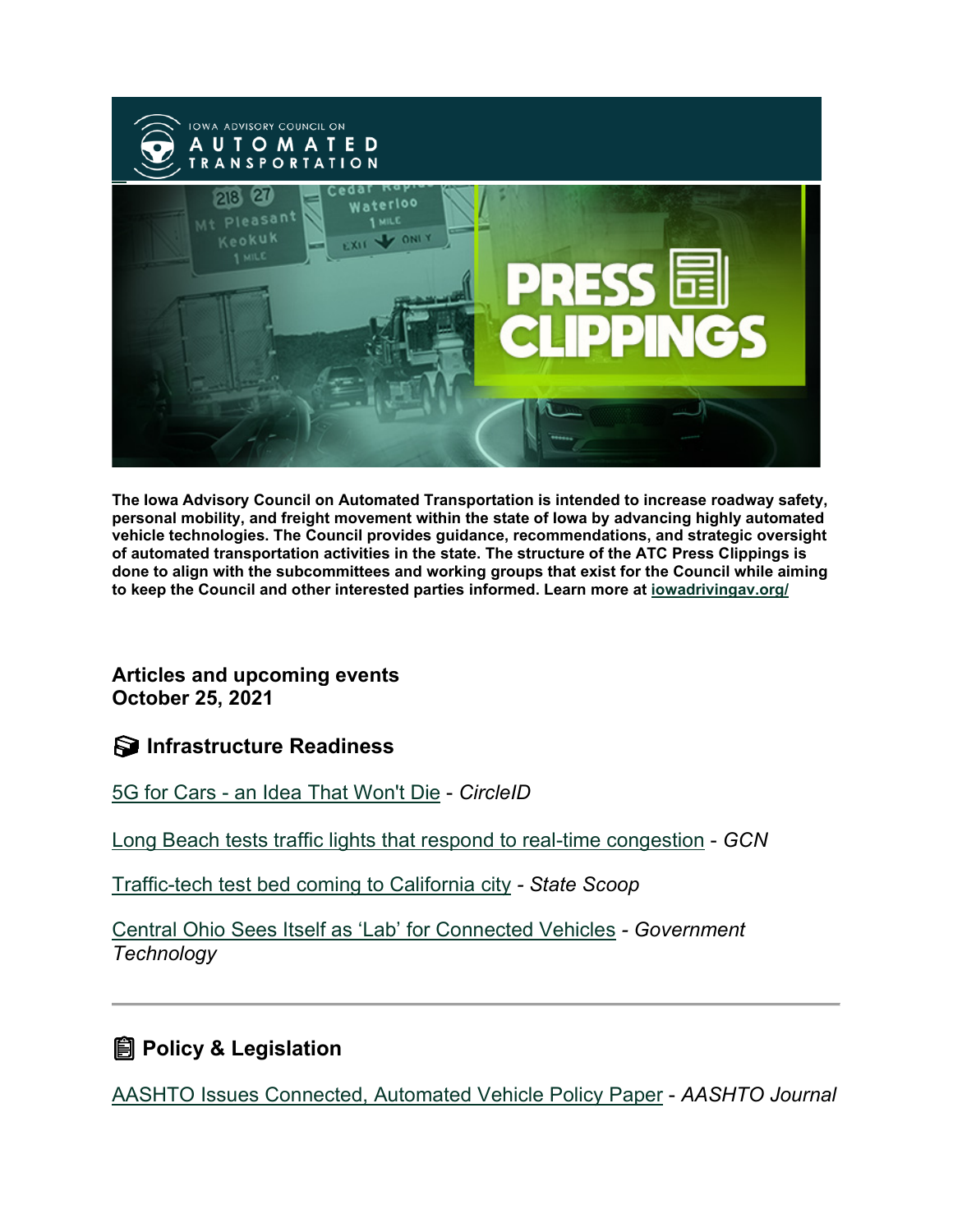[Tesla officially launches its insurance using 'real-time driving behavior,' starting in](https://electrek.co/2021/10/14/tesla-officially-launches-insurance-using-real-time-driving-behavior-texas/?utm_medium=email&utm_source=govdelivery)  [Texas](https://electrek.co/2021/10/14/tesla-officially-launches-insurance-using-real-time-driving-behavior-texas/?utm_medium=email&utm_source=govdelivery) - *Electrek*

[6 questions with Smart Columbus on lessons since program's conclusion](https://www.smartcitiesdive.com/news/smart-columbus-ohio-smart-city-challenge-winner-lessons-learned/607999/?utm_medium=email&utm_source=govdelivery) *- Smart Cities Dive*

[New Hampshire Lawmakers Consider Delivery Bot Legislation](https://www.govtech.com/fs/new-hampshire-lawmakers-consider-delivery-bot-legislation?utm_medium=email&utm_source=govdelivery) *- Government Technology*

### **ED Economic Development**

[GM Files To Trademark Future Roads](https://gmauthority.com/blog/2021/10/gm-files-to-trademark-future-roads/?utm_medium=email&utm_source=govdelivery) - *GM Authority*

[Aurora's autonomous trucks and taxis will be available to customers via](https://www.theverge.com/2021/10/13/22724554/aurora-autonomous-vehicles-subscription-trucks-ride-hailing?utm_medium=email&utm_source=govdelivery)  [subscription](https://www.theverge.com/2021/10/13/22724554/aurora-autonomous-vehicles-subscription-trucks-ride-hailing?utm_medium=email&utm_source=govdelivery) - *The Verge*

[Supercomputers On Wheels: Creating Safe, Smart Vehicles For Consumers](https://www.forbes.com/sites/forbesbusinesscouncil/2021/10/13/supercomputers-on-wheels-creating-safe-smart-vehicles-for-consumers/?sh=66f23af7f5af&utm_medium=email&utm_source=govdelivery) *- Forbes*

[Autonomous or electric? Knight-Swift, PGT Trucking choose both](https://www.utilitydive.com/news/av-ev-knight-swift-pgt-trucking-jb-hunt/608459/?utm_medium=email&utm_source=govdelivery) *- Utility Dive*

### **Public Safety & Enforcement**

[Federal, State Agencies Ramping Up Pedestrian Safety Efforts](https://aashtojournal.org/2021/10/14/federal-state-agencies-ramping-up-pedestrian-safety-efforts/?utm_medium=email&utm_source=govdelivery) - *AASHTO Journal*

[Deep learning helps predict traffic](https://news.mit.edu/2021/deep-learning-helps-predict-traffic-crashes-1012?utm_medium=email&utm_source=govdelivery) crashes before they happen - *MIT News*

[How IoT and AI are helping keep truck drivers safe](https://www.techrepublic.com/article/how-iot-and-ai-are-helping-keep-truck-drivers-safe/?utm_medium=email&utm_source=govdelivery) *- Tech Republic*

### **Research, Development, Testing & Evaluation**

[Confused self-driving cars are flooding a normally quiet dead-end street in San](https://www.usatoday.com/story/tech/2021/10/13/waymo-san-francisco-self-driving-cars-swarm-quiet-dead-end/8441994002/?utm_medium=email&utm_source=govdelivery)  [Francisco](https://www.usatoday.com/story/tech/2021/10/13/waymo-san-francisco-self-driving-cars-swarm-quiet-dead-end/8441994002/?utm_medium=email&utm_source=govdelivery) - *USA Today*

[Antenna choice critical to performance of advanced driver assistance](https://www.dpaonthenet.net/article/187570/Antenna-choice-critical-to-performance-of-advanced-driver-assistance-schemes.aspx?utm_medium=email&utm_source=govdelivery)  [schemes](https://www.dpaonthenet.net/article/187570/Antenna-choice-critical-to-performance-of-advanced-driver-assistance-schemes.aspx?utm_medium=email&utm_source=govdelivery) - *Design Products & Applications*